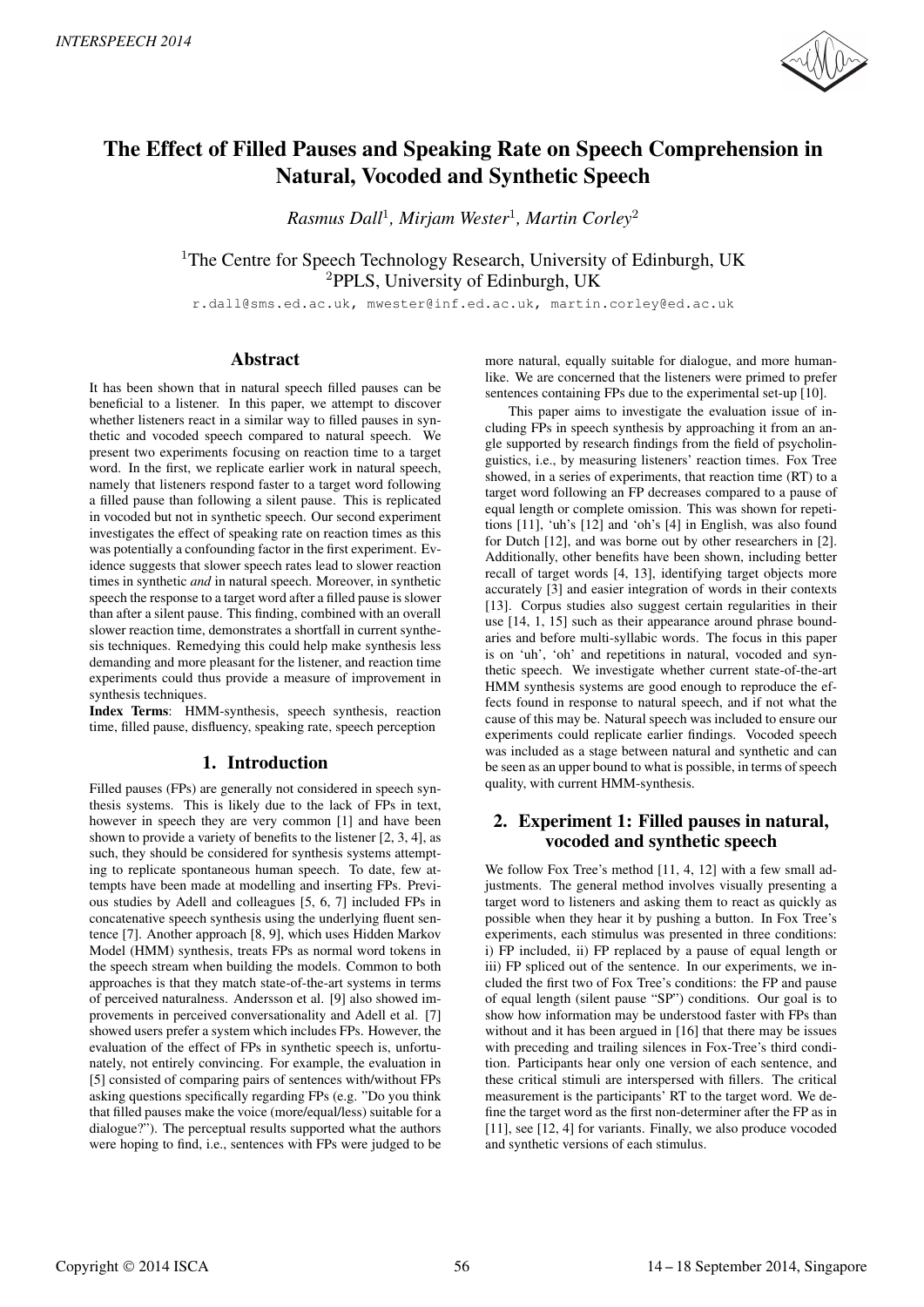### 2.1. Experiment 1: Data

116 utterances containing an instance of either 'uh', 'oh' or a repetition were selected from the AMI Meeting corpus [17], a corpus of spontaneous speech. Care was taken that the FP in these utterances was followed by a word that did not appear earlier on in the sentence. There were 79 critical stimuli and 37 filler stimuli (the target word in the fillers never occurred directly following a FP). The natural stimuli were digitally edited such that the FP was replaced with a silent pause (SP). Note that silent does not mean silence, but rather that a pause (not containing speech) was taken from another point in the same recordings and copied in. A speech expert, in addition to the authors, checked the data for edits but was unable to identify them reliably. Next, the utterances were vocoded using STRAIGHT [18], a state-of-the-art vocoding technique. The HMM-synthesis voice was based on HTS 2 [19] in a system that was newer than, but broadly similar to, that in [20], which is representative of the state-of-the-art. During synthesis, the FPs were treated as regular word tokens in the input stream, as argued for in [21], which was also the case for silent pauses (SPs) and ensures both are treated the same by the system. When producing the SP versions of the sentences the FPs were not edited out, but rather replaced with a pause in the input specification (the full-context labels). Due to the nature of HMM-synthesis, the exact durations of filled and silent pauses can deviate by a few frames (frame  $= 5$  ms). The deviations occur as the system goes through different sequences of phoneme/pause in the input specification. Although there are slight differences in timings, this was deemed the better solution as it avoids manual editing of the synthesis output and better modelling of, e.g., coarticulation.

#### 2.2. Experiment 1: Method

Thirty native English speakers (mainly students at the University of Edinburgh) participated in this experiment. The test took approximately 25 minutes and participants were paid. Each participant was seated in front of a computer screen in a soundattenuated booth. A fixation point was presented visually on screen for 500 ms, this was followed by a blank screen for 500 ms, and then by the target word for 1000 ms. 500 ms after the target word disappeared, an utterance was played and participants were instructed to press a button as quickly as possible if they heard the target word. Participants were instructed to only press the button if they heard the word. The test was split into four parts. The first part was a trial run; this always consisted of the same four stimuli, one each of the natural, vocoded and synthetic filler stimuli and one critical stimuli in one of the three speech types. Participants were encouraged to ask clarifying questions after the trial run. The remainder of the stimuli - 34 filler and 78 critical - were randomly divided into three roughly equal sized parts. All participants were presented with each utterance only once in any of its forms (with an equal amount of each form). In total, the experiment consisted of six conditions, two versions (SP and FP) of each of the three types of speech (natural, vocoded and synthetic).

#### 2.3. Experiment 1: Results

Due to experimenter error three synthetic sentences were wrongly synthesised and excluded from the analysis. Of the remaining 2305 critical responses 141 were null responses.

| Condition         | Mean RT (SD)  | Diff    | Adjusted p | N   |
|-------------------|---------------|---------|------------|-----|
| Natural FP        | 532.4 (146.9) | $-38.9$ | < 0.05     | 312 |
| <b>Natural SP</b> | 571.2 (150.8) |         |            | 312 |
| Vocoded FP        | 541.5 (146.2) | $-41.5$ | < 0.005    | 322 |
| Vocoded SP        | 583.0 (146.3) |         |            | 303 |
| Synthetic FP      | 554.5 (140.9) | 14.6    | $=1$       | 342 |
| Synthetic SP      | 539.9 (141.8) |         |            | 335 |

Table 1: Mean reaction times (RT) with standard deviations (SD) in ms for filled pause (FP) and silent pause (SP) conditions for the three types of speech and the RT difference from FP to SP conditions. N is *after* outlier removal.

Outliers were determined using the median absolute deviation (MAD) [22] instead of standard deviation (SD), because SD is itself subject to outliers, MAD is not. We used the moderately conservative threshold of 2.5 times the MAD [22] to detect outliers over all critical stimuli (Median=546, MAD=166.8). This value included exactly all negative reaction times (RTs) - that is RTs where the button was pressed prior to target word presentation - as these are evidently wrong it provides support to remove high RT outliers as well. Furthermore, in some sentences the target word was repeated later in the sentence, if a participant missed the first instance they may have reacted to the second one, which would also be captured as an outlier by 2.5 times the MAD. In total, 238 outliers were pruned leaving a final dataset of 1926 responses. Table 1 gives the mean RTs, standard deviation, number of stimuli for the different conditions and the difference in RT between FP and SP conditions.

A two-way ANOVA over the by-subject mean scores per condition showed a significant effect of pause type (F(1, 29)=12.73, p<0.005), no effect of speech type  $(F(2, 58)=0.805$ , p=0.452) and an interaction effect of pause and speech types  $(F(2, 58)=8.359, p<0.001)$ . Bonferroni correction showed RT to be significantly faster in both the natural and vocoded FP conditions than in the corresponding SP conditions (see Table 1), however no significant differences exist between the synthetic conditions. Exploring the interaction, we find the effect in the SP conditions with the RTs for synthetic speech significantly faster than for vocoded speech  $(t(636)=3.778, p<0.005)$ and marginally faster than for natural speech (t(645)=2.729, p=0.059). Thus, we have replicated the results of [11, 12, 4], and shown that current vocoding techniques are able to represent the acoustic cues that are used by listeners to react more quickly to a target word after an FP. However, this effect is not replicated when hearing synthetic speech. In fact, in both synthetic FP and SP conditions RTs are found that are similar to the RTs found in the other FP conditions, showing that there is currently no advantage to including FPs in synthetic speech.

#### 2.4. Experiment 1: Discussion

So far, we have reported a replication of earlier findings which were based on natural speech, showing that participants are quicker to identify a target word when it follows a FP than when it follows a silent pause of equal length. This finding extends to vocoded speech in a straightforward manner, but not to synthetic speech. This raises the question: what is it about synthetic speech that makes the effect disappear. Our results show that vocoding is not the issue even though a slight decrease in general speech quality is to be expected [23]. One issue present in the creation of the synthetic speech was that of speaking rate, as we did not ensure that the durations of the synthetic and natural stimuli were matched. Synthesisers model duration based on the available training data, and the synthesis system which

 $<sup>1</sup>A$  sample of each is available at the conference repository as natu-</sup> ral[pau].wav, vocoded[pau].wav and synthetic[pau].wav respectively.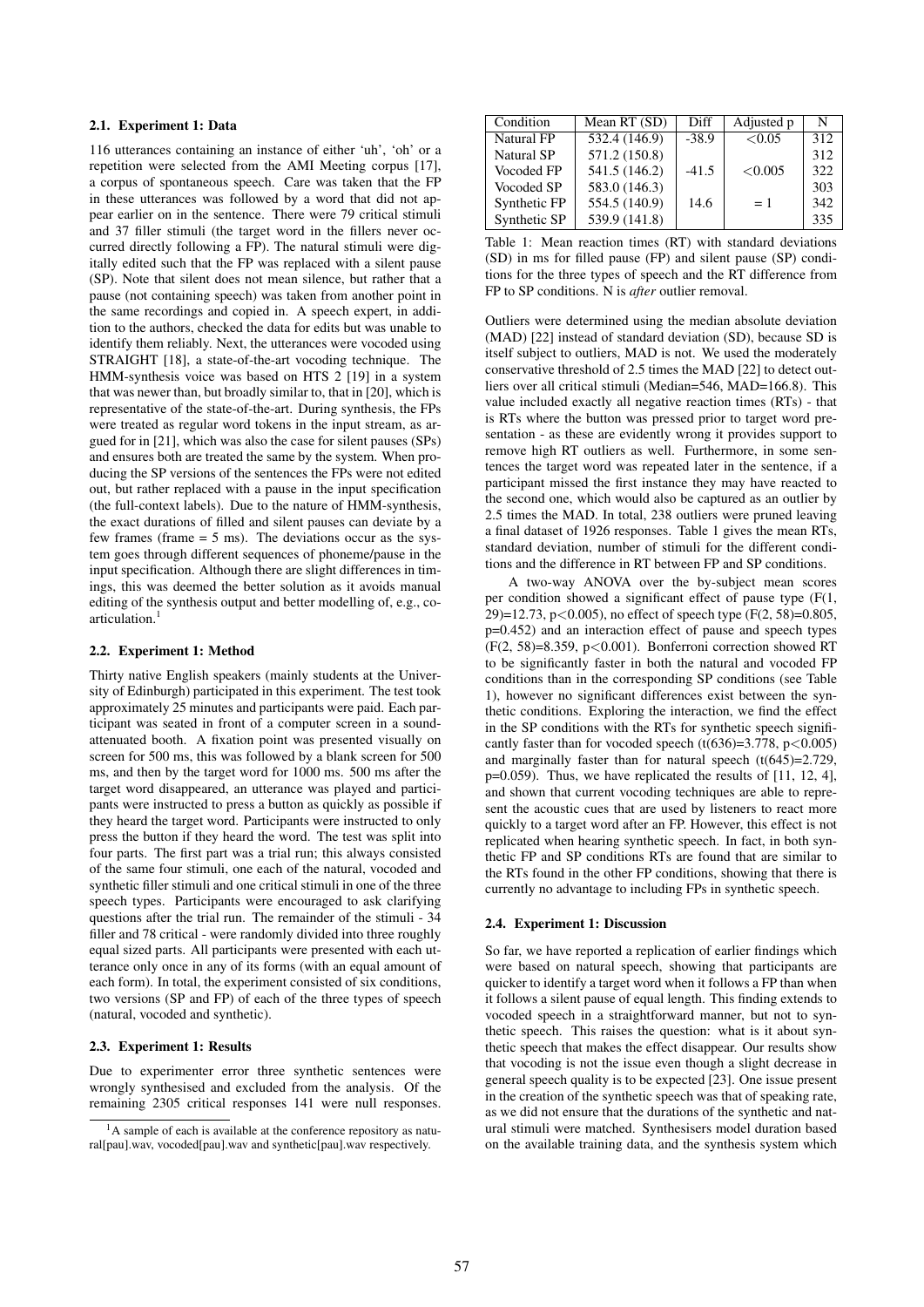| Speech Type | Mean  | SD    | Diff  |           |  |
|-------------|-------|-------|-------|-----------|--|
| Natural     | 3.921 | 1.163 | 0.353 | ${<}0.05$ |  |
| Synthetic   | 3.569 | 0.581 |       |           |  |

Table 2: Mean speaking rate (in sylls per s) for natural and synthetic speech critical stimuli.

we used was trained on read prompts. However, it has been shown that spontaneous speech tends to have a faster speaking rate than read speech [8, 24]. It is therefore likely that the synthetic speech durations were in general longer than the natural speech durations. Furthermore, one of the roles of FPs is to signal upcoming new information [13] and it can be argued that at lower speaking rates this role of FPs is superfluous as new information will be integrated fast enough without the need for the additional marker of an FP.

To confirm this, we compared the speaking rate (SR) of the natural and synthetic utterances. SR was defined as syllables per second up to the target word. This definition ensures that spurious changes in SR after the critical point do not influence the overall SR and yields a measure of the time available to participants to react in. The SR of the natural speech was significantly higher than that of the synthetic, see Table 2. Furthermore, in a rough comparison of the data, we split the natural sentences into quantiles based on SR and found that the slowest quantile RTs were at least 30ms slower than their faster counterparts (Q1: 563ms, Q2: 512ms, Q3: 521ms, Q4: 532ms). Notably the SR of the synthetic speech falls within the lower quantile range. While there is not enough data to calculate reliable statistics on this, it suggests a trend in which it is possible that the FP advantage only appears at higher SRs not present in the synthetic speech. Accordingly, this slower SR in synthetic speech may have affected results and led us to further investigation.

# 3. Experiment 2: Speaking rate and filled pauses in natural and synthetic speech

The above difference in SR prompted us to carry out a second experiment in which the overall SR of the synthetic speech was controlled to match the natural speech. The goals of this second experiment were i) to find whether speech rate could explain the lack of effect of FPs on RT in synthetic speech and ii) to investigate the effect of FPs in natural speech at different SRs, which has not previously been investigated. For simplicity, and because of its similar effect to natural speech, vocoded speech was not included in this experiment.

### 3.1. Experiment 2: Data

Selecting from the same AMI corpus as before, 80 critical and 40 filler stimuli were chosen which included either a repetition or 'uh'. The critical stimuli were chosen to represent three speaking rates, Fast, Medium and Slow. We used the speech from the previous experiment as a guide, faster sentences were chosen to match faster natural speech (Fast), slower sentences to match slower synthetic speech (Slow) and a medium category to match the average natural speaking rate (Medium). The total duration, excluding initial and final silences, of each natural stimulus was measured and used to define the length of the synthetic stimuli. To avoid further editing of the synthetic speech, we decided not to simply stretch or compress each synthetic stimulus to match the natural, but rather to require the stimuli to be a certain total duration. Again, this allows the system to deviate slightly from the prescribed lengths, but it ensures the system produces as natural an utterance as it is capable of.

| Speech Type | FP    | SP    | Diff    | Adjusted p       |
|-------------|-------|-------|---------|------------------|
| Natural     | 511.6 | 533.2 | $-21.5$ | ${}_{\leq 0.05}$ |
| Synthetic   | 547 J | 524.5 | 23.2    | < 0.05           |

Table 3: Mean RT for filled pause (FP) and silent pause (SP) conditions for natural and synthetic speech (SR combined) and the RT difference from FP to SP conditions.

#### 3.2. Experiment 2: Method

Thirty-two native English speakers (mainly students at the University of Edinburgh) participated in the experiment. None of them had participated in the first experiment. The experimental procedure was similar to that in the previous experiment.

### 3.3. Experiment 2: Results

Due to experimenter error three natural sentences were incorrect and removed from the analysis. Of the remaining 2496 critical observations, 406 were null responses and pruned. Using the 2.5 MAD threshold to detect outliers (Median=514, MAD=139.36), a further 205 responses were pruned. A twoway ANOVA over the by-subject mean scores per condition was run. For pause and speech type it showed no significant effect of pause type  $(F(1, 30)=0.098, p=0.757)$ , a significant effect of speech type  $(F(1, 30)=5.112, p<0.05)$  and an interaction effect of pause and speech types  $(F(1, 30)=22.19, p<0.001)$ . Investigating the speech type effect using Bonferroni Correction, we see that natural speech results in a mean faster RT of 13.7ms  $(p<0.05)$  compared to synthetic speech. Exploring the interaction effect (see Table 3) we find that FPs in natural speech, as in Experiment 1, result in *faster* RTs, however for synthetic speech they result in *slower* RTs. That is, we again have a benefit of FPs in natural speech, but we now see the opposite effect in synthetic speech with FPs resulting in slower RTs. Looking at the SR effect we find an overall effect of SR (F(2, 61)=6.083, p<0.005), an interaction of SR and speech type  $(F(2, 61)=3.770, p<0.05)$ , no interaction with pause type  $(F(2, 61)=0.016, p=0.984)$  and no interaction between all conditions  $(F(2, 61)=1.656, p=0.199)$ , see Table 4 for an overview. Using Bonferroni correction the overall effect of SR is that we find slower RTs in the slow speed condition compared to the medium  $(p<0.05)$  and fast  $(p<0.01)$ but no difference between medium and fast (p=1). So, slower speech results in slower RTs for participants. For the interaction effect, we find that RTs in the synthetic conditions are generally slower than in the natural, except for in the fast condition, this is due to the natural fast SP condition (Figure 1) which is the only condition that does not follow the general pattern of RTs becoming faster as the speech becomes faster.

### 3.4. Experiment 2: Discussion

Again we see that FPs in natural speech provide a benefit in terms of faster RT, however for synthetic speech we now find the opposite effect with FPs resulting in slower RT. The slower speaking rate of synthetic speech compared to natural speech was not the reason for the lack of an effect in synthetic speech in the first experiment. Rather we see that a slower speaking rate results in slower RTs in both natural and synthetic speech. This is unexpected, if RTs represent a measure of comprehension time we would expect slower speech to have at least as fast, if not faster, RTs than faster speech. It is possible that people adapt their processing speed to the rate of incoming information and thus the slower speech yields overall slower processing. While the results could be interpreted as showing faster speech to provide a benefit, we would caution against this de-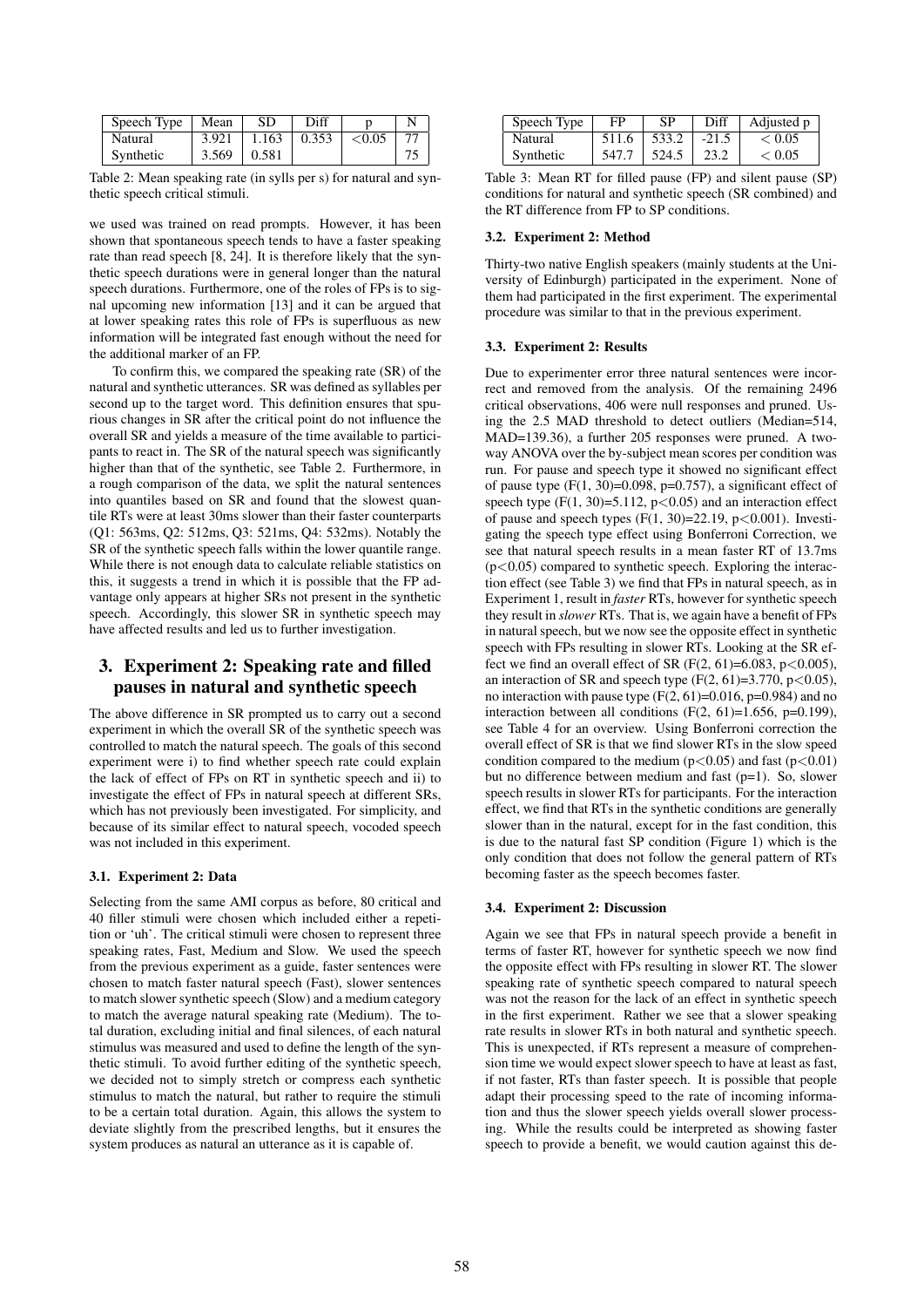| Condition         | Mean SR | Mean RT | RT SD | N   |
|-------------------|---------|---------|-------|-----|
| <b>Natural FP</b> |         |         |       |     |
| Slow              | 2.607   | 520.3   | 125.6 | 172 |
| Medium            | 3.817   | 511.9   | 128.6 | 138 |
| Fast              | 5.561   | 499.5   | 133.1 | 126 |
| <b>Natural SP</b> |         |         |       |     |
| Slow              | 2.650   | 537.4   | 108.7 | 173 |
| Medium            | 3.846   | 523.2   | 124.7 | 130 |
| Fast              | 5.551   | 537.9   | 123.4 | 119 |
| Synthetic FP      |         |         |       |     |
| Slow              | 2.751   | 563.0   | 129.6 | 134 |
| Medium            | 4.021   | 545.1   | 115.8 | 162 |
| Fast              | 5.173   | 539.7   | 121.9 | 204 |
| Synthetic SP      |         |         |       |     |
| Slow              | 2.702   | 550.3   | 122.2 | 150 |
| Medium            | 4.007   | 522.4   | 121.1 | 191 |
| Fast              | 5.098   | 505.8   | 122.6 | 186 |
| All               |         |         |       |     |
| Slow              | 2.672   | 542.8   | 121.4 | 629 |
| Medium            | 3.935   | 525.7   | 126.4 | 621 |
| Fast              | 5.299   | 520.7   | 129.6 | 635 |

Table 4: Overview of speed divided conditions. SR = Speaking Rate in syllables per second.

spite the Fast condition generally resulting in faster RTs than the Medium condition. Rather, we think there may be a 'sweet' spot SR range, around normal conversational SRs, in which we see the lowest RTs, speaking much faster listeners are likely faced with intelligibility issues which would hamper RTs and result in more null responses.

While SR did not account for the difference, it is possible that the nature of the natural SP condition did. Where the synthesis system creates the sentence to a given specification, for the natural speech the FPs were digitally edited out and replaced with a pause. This editing may have influenced our findings. To test this, each of the 80 critical sentences from the second experiment were used in a spot-the-edit test. Two groups of 8 participants were presented with 10 critical and 10 filler sentences. In the first group, none of the stimuli had been edited, and in the second group the critical sentences were edited. The rate at which subjects believed an edit to be present did not differ (edits: 35%, no edits: 31%) and of guessed edits only 67% were correct, suggesting subjects were unable to correctly identify the edits. While it is possible that the edits may still have had a subconscious effect, it is beyond the scope of this paper to test this. Considering that similar testing of the methodology has been done [11, 12, 4], and splicing in FPs instead of SPs results in the same effect [12], this seems unlikely to be the reason.

### 4. Overall discussion and conclusions

FPs in synthetic speech do not behave in a similar manner to FPs in natural speech. Where natural FPs provide a benefit in terms of faster RT to a target word compared to a pause of equal length, synthetic FPs give rise to the opposite effect, namely a slower RT. This is not due to the effect of vocoding as vocoded speech follows the same pattern as natural speech. We tested whether the generally slower speaking rate of synthetic speech caused the effect to appear and found this not to be the case. In fact, we found that a slower speaking rate tended to produce slower RTs *also* in natural speech, this is a new effect which has not been reported in the literature before. Furthermore, we have shown it is unlikely to be due to the edited nature of the natural pause samples. Another potential reason for the differ-



Figure 1: Mean RTs over each condition and speaking rate category in ms. Error bars show 95% confidence interval.

ent results from the synthetic speech is that the synthesised FPs are of a much lower quality than the surrounding speech, e.g. some are very long and some very short.<sup>2</sup> We believe this is due to the nature of the training data for the synthesis system. Current synthesis systems rely on recordings of read aloud scripted prompts which do not contain any FPs at all. While HMM synthesis is well know for its greater robustness to missing training data over concatenative synthesis [25] a particular problem appears in the representation of FPs. This is particular pertinent to 'uh' which is represented in the synthesis dictionary as a schwa. Unfortunately, while schwa is the most common phoneme, it is also one of the least stable in its realisation [26] meaning that it is greatly affected by surrounding phonemes and often the result of a reduced vowel. FPs are much more stable in their realisation than a schwa, but without training samples the system will attempt to infer the synthesis parameters (duration, f0 and spectrum) from mid-word and mid-syllable schwas not like those found in an FP, similar acoustic differences have been noted for repetitions [27]. One could attempt to mitigate this by including FPs in the scripts for recording, however as spontaneous speech has been found to be preferred over read prompts [10] it seems likely that these FPs would not be well received. We therefore suggest to follow [9] in training HMM-voices from spontaneous speech which includes natural examples of FPs. Potentially this would not only provide the necessary data, but also naturally speed up the synthetic speech due to the generally higher SR in spontaneous speech, removing the need to enforce specific duration requirements on the synthesis system.

To conclude, FPs result in faster RTs in natural and vocoded speech, but slower RTs in synthetic speech. SR did not account for this difference, however we show a tendency for RTs to slow down in response to slower speech, the norm in synthetic speech. To enable speech synthesisers to show the same effect we therefore propose that the synthesis system includes FPs in the training data and its SR is increased. We also recommend that for the best results this is done in as natural a way as possible by training the synthesiser on spontaneous conversational speech.

## 5. Acknowledgements

We would like to thank Catherine Lai for evaluating the edited stimuli from our first experiment. This research was jointly funded by the JST Crest uDialogue Project and by the EPSRC Programme Grant EP/I031022/1 (Natural Speech Technology).

<sup>2</sup>Samples available at the conference repository as fpshort.wav and fplong.wav